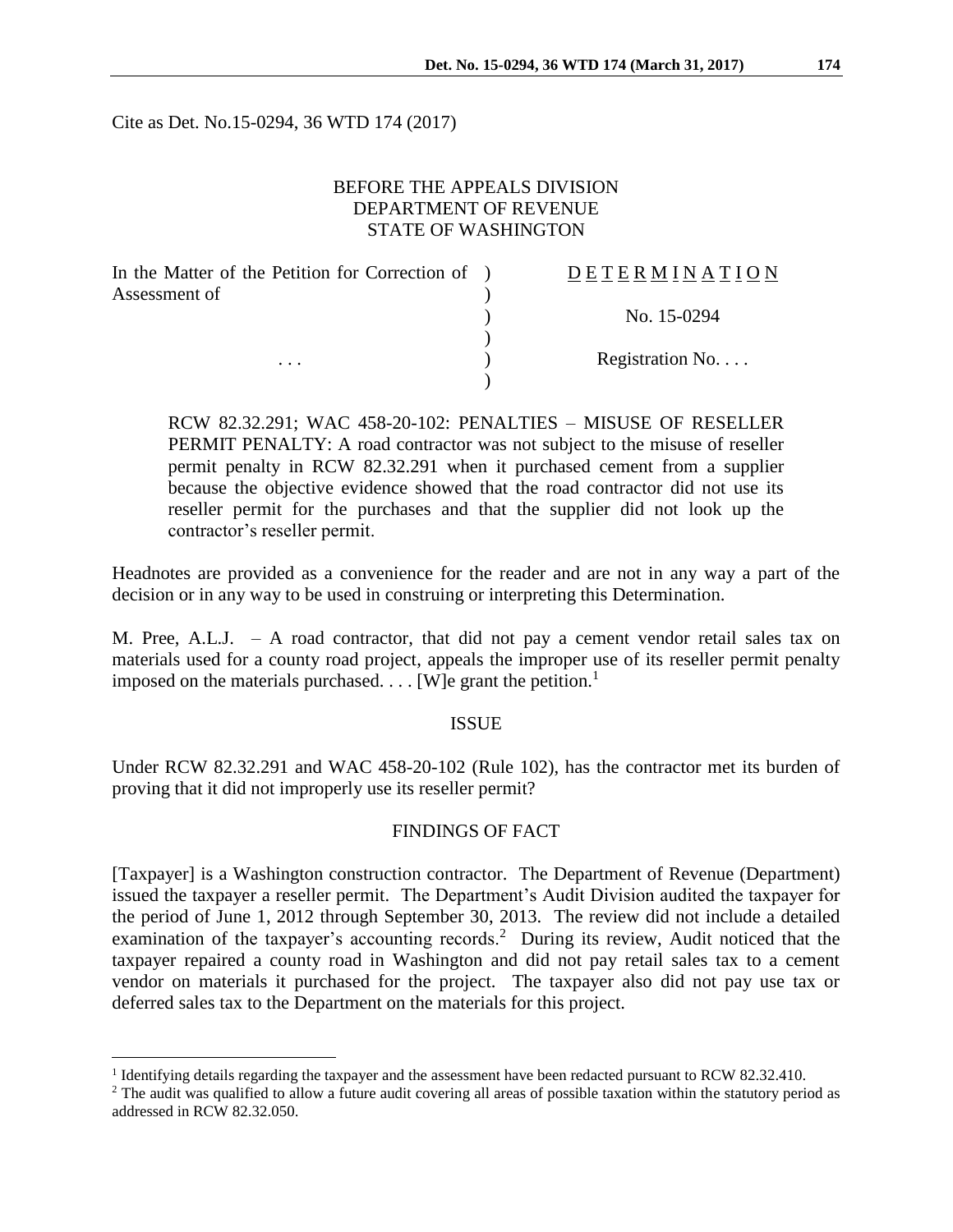On December 27, 2013, the Audit Division issued the assessment referenced above, which totaled \$ . . . and included \$ . . . in use tax and/or deferred sales tax, and a "Resale Cert/Reseller Permit Misuse" penalty of  $\$\ldots$  On December 10, 2013, the taxpayer paid  $\$\ldots$ , and appealed the reseller permit misuse penalty, contending that the failure to pay the tax was not intentional.

The taxpayer states that it had never done business with the cement vendor prior to this project. The cement vendor initialed a "Scope of Work" form to supply materials as the subcontractor, and the taxpayer initialed as the contractor.<sup>3</sup> The form states, "Supplier's pricing includes any required taxes for this project." The taxpayer understood this to mean that the vendor had agreed to include the retail sales tax on materials that it provided for the project in the total price. The taxpayer states that it did not give the vendor a reseller's permit on the project. The vendor's invoices did not include any charges for sales tax on the vendor's retail sales. When the Audit Division recognized that sales tax had not been paid, the taxpayer claims that it contacted the vendor to inquire whether it paid retail sales tax. The vendor stated that it had not paid sales tax, but then paid the taxpayer \$ . . . . In the vendor's check notation it said: "Complete settlement of disputed contract per mutual agreement between [taxpayer's president and vendor's president]."<sup>4</sup> While the settlement did not elaborate, the taxpayer claims the settlement payment was due to the vendor's failure to pay the tax to the Department.

The contract with the vendor also specified that the work would be performed in accordance with the contract provisions for a specific road improvement project, which named the owner,  $\dots$ . The Department's reseller permit form provides, "This permit cannot be used to purchase: . . . Materials and contract labor for public road construction or U.S. government contracting (see Definitions on back)." The back of the form states, "'Public road construction' refers to a prime contractor or subcontractor building, repairing, or improving a roadway owned by the federal government, municipal corporation, or political subdivision." Any vendor can go to the Department's website and enter the taxpayer's name to obtain the taxpayer's reseller permit number. $5$ 

After the hearing, the vendor sent the taxpayer a letter, which stated, "prior to the commencement of the [road] project, [the vendor] did not receive a reseller permit applicable to the aforementioned project."<sup>6</sup> We asked the taxpayer to obtain a statement from the vendor regarding whether the vendor used electronic means to verify that the taxpayer had a reseller permit prior to billing the taxpayer for the project. The vendor explained that the individual responsible for billing the project died on February 7, 2014, and the vendor did not know the method used to determine taxability.

### ANALYSIS

Road construction performed on land owned by a municipal corporation, a political subdivision of the state, or the United States, is not classified as a retail activity. RCW 82.04.050(8).

 $\overline{a}$ 

<sup>&</sup>lt;sup>3</sup> Attached to the taxpayer's June 15, 2012 order to the vendor.

<sup>&</sup>lt;sup>4</sup> Note dated November 26, 2013 for vendor's \$ . . . check number . . . , signed Nov. 27, 2013.

<sup>5</sup> The web page does not contain the public road construction limitation on the form itself. *See* http://www.dor.wa.gov/content/doingbusiness/registermybusiness/brd/Default.aspx (Last visited July 11, 2014).

<sup>6</sup> Letter from the vendor, dated March 24, 2014.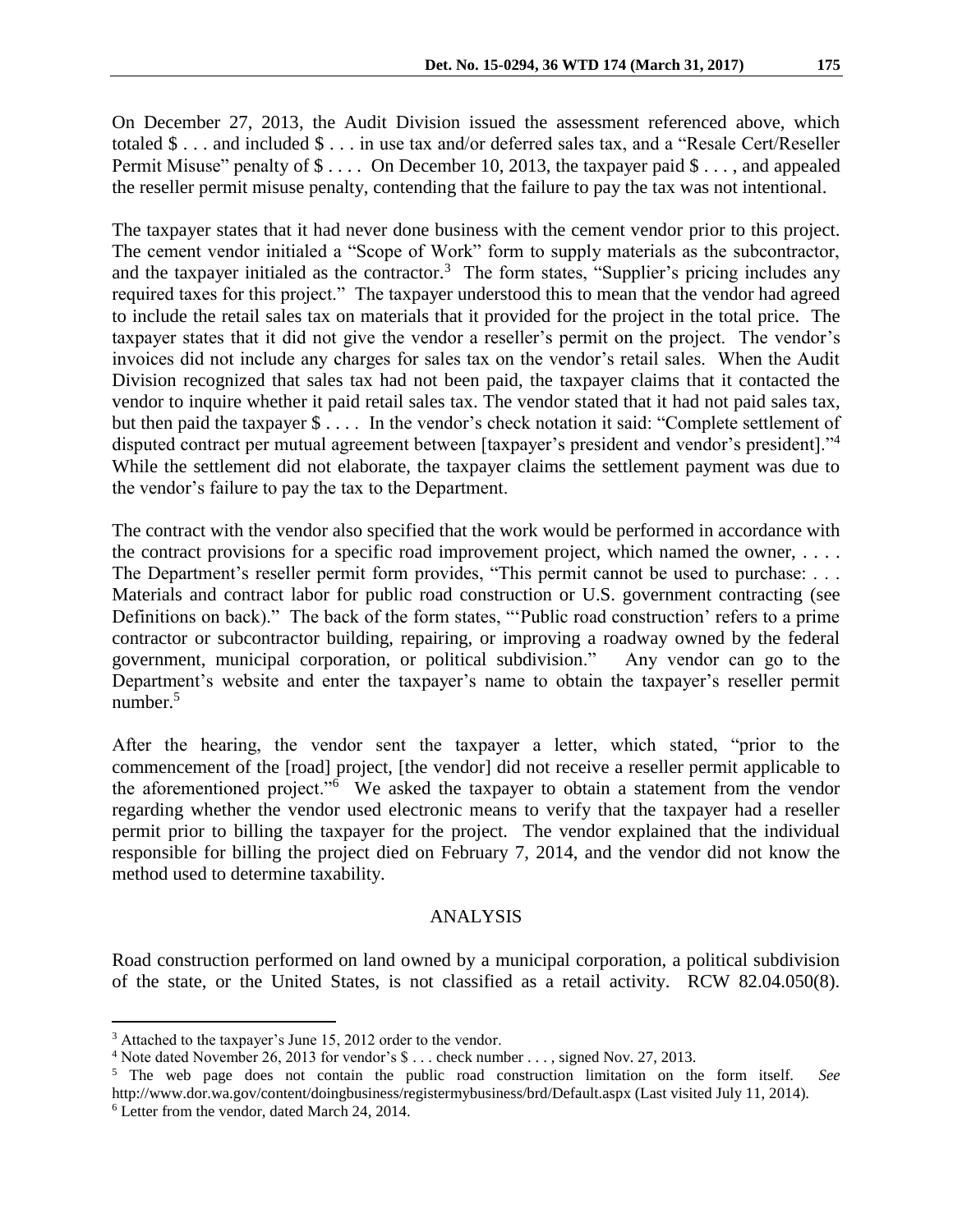Generally, construction on property owned by such entities is classified as "public road construction." WAC 458-20-171 (Rule 171). Contractors and subcontractors constructing for those entities are themselves considered the consumers of the materials, equipment, and supplies the contractors/subcontractors purchase for incorporation in the public right-of-way. RCW 82.04.190(3). Therefore, the retail sales tax applies to sales of construction materials to those contractors and subcontractors engaged in public road construction. Retail sales tax/use tax was due on the materials that taxpayer purchased from the vendor. Either the subcontractor, in this case the vendor who delivered the concrete and other materials to the project, or the taxpayer, as the contractor, could pay the sales or use tax on the materials used. *See* Rule 171 and RCW 82.04.190(3), which defines consumer as "*any* person engaged in the business of contracting . . . ." (Emphasis added).

Because the vendor did not charge the taxpayer sales  $\text{tax}$ , the Audit Division concluded that the taxpayer improperly used its reseller permit, and assessed a 50% penalty under RCW 82.32.291, which provides in part:

(1) Except as otherwise provided in this section, if any buyer improperly uses a reseller permit number, reseller permit, or other documentation authorized under RCW 82.04.470 to purchase items or services at retail without payment of sales tax that was legally due on the purchase, the department must assess against that buyer a penalty of fifty percent of the tax due, in addition to all other taxes, penalties, and interest due, on the improperly purchased item or service.

. . .

 $\overline{a}$ 

(3) A buyer that purchases items or services at retail without payment of sales tax legally due on the purchase is deemed to have improperly used a reseller permit number, reseller permit, or other documentation authorized under RCW 82.04.470 to purchase the items or services without payment of sales tax and is subject to the penalty in subsection (1) of this section if the buyer:

(a) Furnished to the seller a reseller permit number, a reseller permit or copy of a reseller permit, or other documentation authorized under RCW 82.04.470 to avoid payment of sales tax legally due on the purchase; or

(b) Made the purchase from a seller that had previously used electronic means to verify the validity of the buyer's reseller permit with the department and, as a result, did not require the buyer to provide a copy of its reseller permit or furnish other documentation authorized under RCW 82.04.470 to document the wholesale nature of the purchase. In such cases, the buyer bears the burden of proving that it

 $\frac{7}{1}$  The contract provided the vendor would pay all taxes. This is insufficient evidence to show that the taxpayer advertised that the price included retail sales tax under RCW 82.08.050(9). Because of this, the conclusive presumption of that statute applies, which is that "it must be conclusively presumed that the selling price quoted in any . . . contract . . . between the parties does not include [sales tax]." RCW 82.08.050(9). However, this does not change the fact that the taxpayer likely believed the vendor would pay the sales tax on the materials, and therefore, did not need to provide a reseller's permit to the vendor.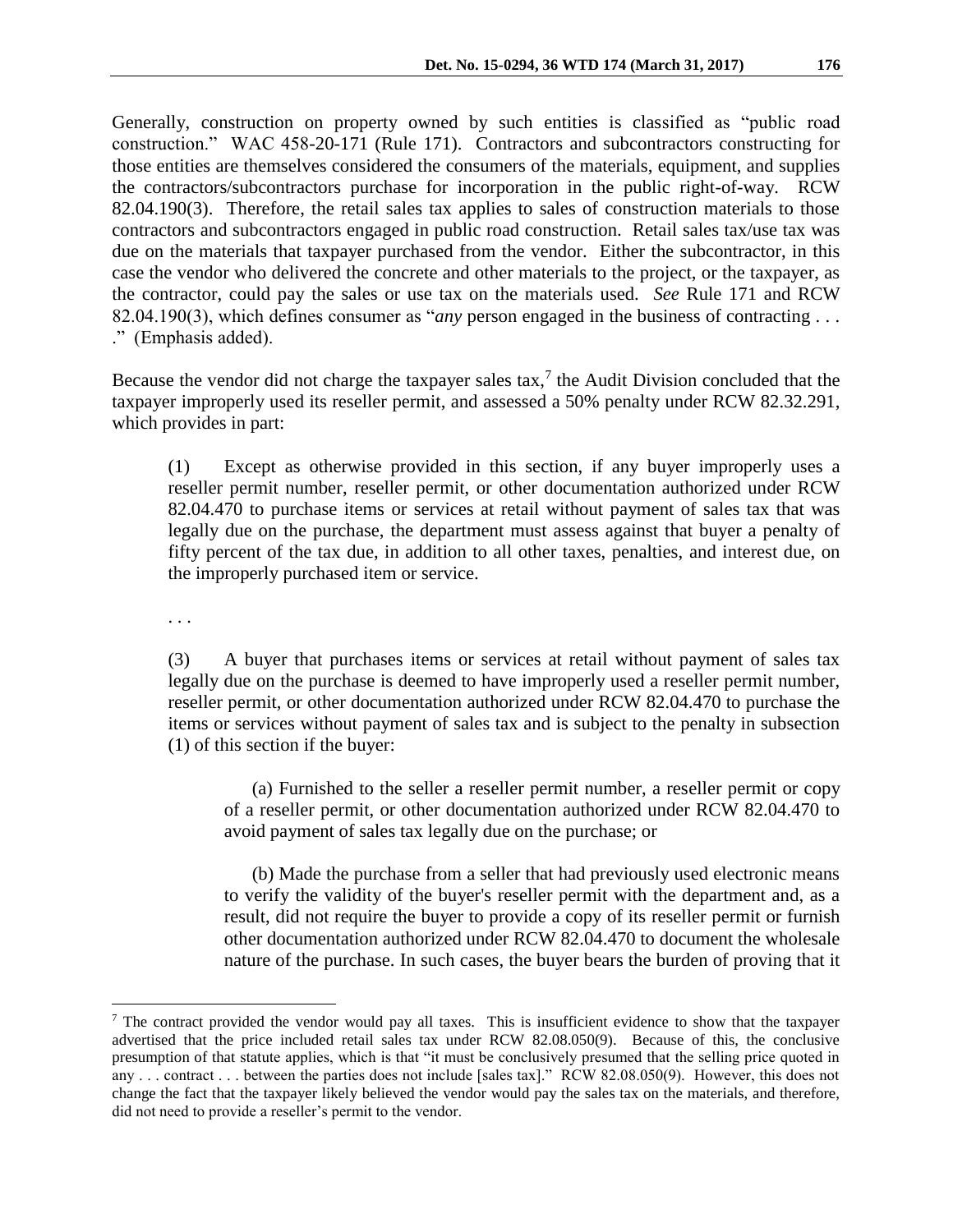did not improperly use its reseller permit to make the purchase without payment of sales tax.

The "goal in statutory interpretation is to effectuate the legislature's intent." *Burns v. City of Seattle,* 161 Wn.2d 129, 140, 164 P.3d 475 (2007). When a statute's meaning is "plain on its face, then the court must give effect to that plain meaning as an expression of legislative intent." *Dep't of Ecology v. Campbell & Gwinn, L.L.C.*, 146 Wn.2d 1, 9, 43 P.3d 4 (2002). "[A]ll that the Legislature has said in the statute and related statutes" should be part of the plain language analysis. *Id.* at 11. "Language is unambiguous only when it is not susceptible to two or more reasonable interpretations." *State v. Delgado*, 148 Wn.2d 723, 726-27, 63 P.3d 792 (2003). However, "a statute is not ambiguous merely because different interpretations are conceivable." *State v Hahn*, 83 Wn. App 825, 831, 924 P.2d 392 (1996).

RCW 82.32.291(1) requires the imposition of the penalty, "if any buyer improperly uses a reseller permit number, reseller permit, or other documentation authorized under RCW 82.04.470 to purchase items or services at retail . . . ." This clause provides that the buyer must improperly use the certificate for the penalty to apply.

A buyer is deemed to have improperly used a reseller permit "when the buyer purchases items or services at retail without payment of sales tax legally due on the purchase . . ." under RCW 82.32.291(3). Once we determine that the buyer made purchases at retail without the payment of retail sales tax, RCW 82.32.291(3) then clearly explains that this deemed misuse of the reseller permit only applies "if the buyer" misuses the permit. Under subsection RCW 82.32.291(3), buyers are deemed to have improperly used their permit under two circumstances, set forth in RCW 82.32.291(3)(a) or (3)(b). Buyers must either, under (a), furnish, "the seller a reseller permit number, a reseller permit or copy of a reseller permit, or other documentation . . . ;" or (b) "purchase from a seller that had previously used electronic means to verify the validity of the buyer's reseller permit with the department and, as a result, did not require the buyer to provide a copy of the reseller permit . . . ." RCW 82.32.291.

The taxpayer states that it did not provide a reseller permit, and the vendor states it did not receive a reseller permit for the applicable project. We have no evidence to suggest otherwise. The taxpayer believed that its contract provided that the vendor's pricing included any required taxes. The later settlement, whereby the vendor paid the taxpayer for what the taxpayer claims were the disputed taxes, corroborates the taxpayer's misunderstanding that the price included retail sales tax. There is no evidence that the taxpayer misused its permit under RCW 82.32.291(3)(a). Therefore, we must consider whether the taxpayer misused its permit under RCW 82.32.291(3)(b).

RCW 82.32.291(3)(b) addresses the situation where a taxpayer who is the purchaser failed to disclose the true nature of the purchase to the seller who previously used electronic means to verify the taxpayer's reseller permit. In such a situation, the seller would be selling property under the false assumption that the sale is for resale in the regular course of business. For imposition of the penalty under RCW 82.32.291(3)(b), "the buyer bears the burden of proving that it did not improperly use its reseller permit to make the purchase without payment of sales tax." WAC 458-20-102 adds the following about this burden: